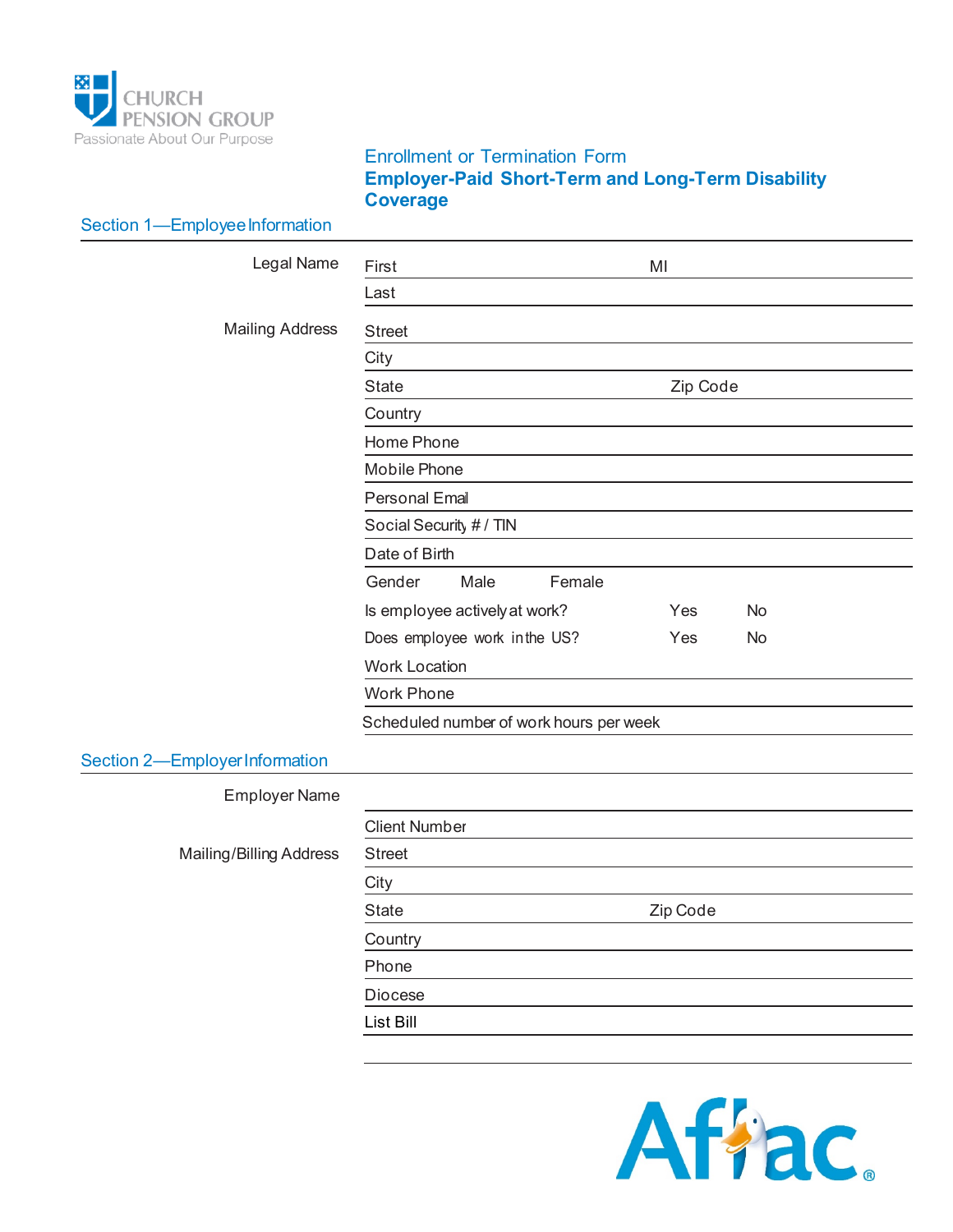| Section 3—Enrollment, Coverage Change or Termination |                                                                                                                                                                                                                                                                                                                                                                                                                         |                                                                                                 |                                                                                                                                                                                                                    |  |  |
|------------------------------------------------------|-------------------------------------------------------------------------------------------------------------------------------------------------------------------------------------------------------------------------------------------------------------------------------------------------------------------------------------------------------------------------------------------------------------------------|-------------------------------------------------------------------------------------------------|--------------------------------------------------------------------------------------------------------------------------------------------------------------------------------------------------------------------|--|--|
| <b>Transaction Type</b>                              | $\Box$ New Hire<br>$\Box$ Late Enrollee                                                                                                                                                                                                                                                                                                                                                                                 | $\Box$ Newly Eligible<br>$\Box$ Employee Termination<br>of Coverage* (proceed<br>to Section 4B) | $\Box$ Annual Enrollment                                                                                                                                                                                           |  |  |
| Effective Date of Change                             |                                                                                                                                                                                                                                                                                                                                                                                                                         |                                                                                                 |                                                                                                                                                                                                                    |  |  |
|                                                      | <b>Short-Term Disability Coverage</b><br>Policy Selected**<br>$\square$ STD 26 Weeks 60%<br>$\square$ STD 26 Weeks 66.67%<br>$\square$ STD 13 Weeks 60%<br>□ STD 13 Weeks 66.67%                                                                                                                                                                                                                                        |                                                                                                 | Long-Term Disability Coverage<br>Policy Selected**<br>$\Box$ LTD 180 Days 40%<br>$\Box$ LTD 180 Days 60%<br>$\Box$ LTD 180 Days 66.67%<br>$\Box$ LTD 90 Days 40%<br>$\Box$ LTD 90 Days 60%<br>□ LTD 90 Days 66.67% |  |  |
|                                                      | Enrollment deadline:<br>Enrollments in a Short-Term and/or Long-Term Disability plan must be made<br>within 31 days of the employee's hire date. The plans do not allow for waiting<br>periods.                                                                                                                                                                                                                         |                                                                                                 |                                                                                                                                                                                                                    |  |  |
|                                                      | * Terminated employees who have been enrolled in any of the Employer-Paid<br>(Voluntary) Long-Term Disability Plans for 12 or more consecutive months can convert their LTD coverage if they apply directly through Zurich American Life<br>Insurance Company of New York within 31 days of their termination date. Forms<br>are available at cpg.org.<br>** Coverage subject to elimination period and maximum amount. |                                                                                                 |                                                                                                                                                                                                                    |  |  |
| Section 4A - Acknowledgment, Signatures, and Notices |                                                                                                                                                                                                                                                                                                                                                                                                                         |                                                                                                 |                                                                                                                                                                                                                    |  |  |
| Employer Signature                                   | By signing below, the employer certifies the employee is eligible for all<br>coverages applied for, and, to the best of the employer's knowledge, all<br>information provided above is correct.<br><b>Employer Signature</b><br>Date                                                                                                                                                                                    |                                                                                                 |                                                                                                                                                                                                                    |  |  |
|                                                      |                                                                                                                                                                                                                                                                                                                                                                                                                         |                                                                                                 |                                                                                                                                                                                                                    |  |  |

Section 4B—Acknowledgment, Signatures, and Notices for Termination

Employer Signature By signing below, the employer certifies the employee is no longer eligible for Disability Coverage, and, to the best of the employer's knowledge, all information provided above is correct.

Employer Signature Manuel Allen Bate